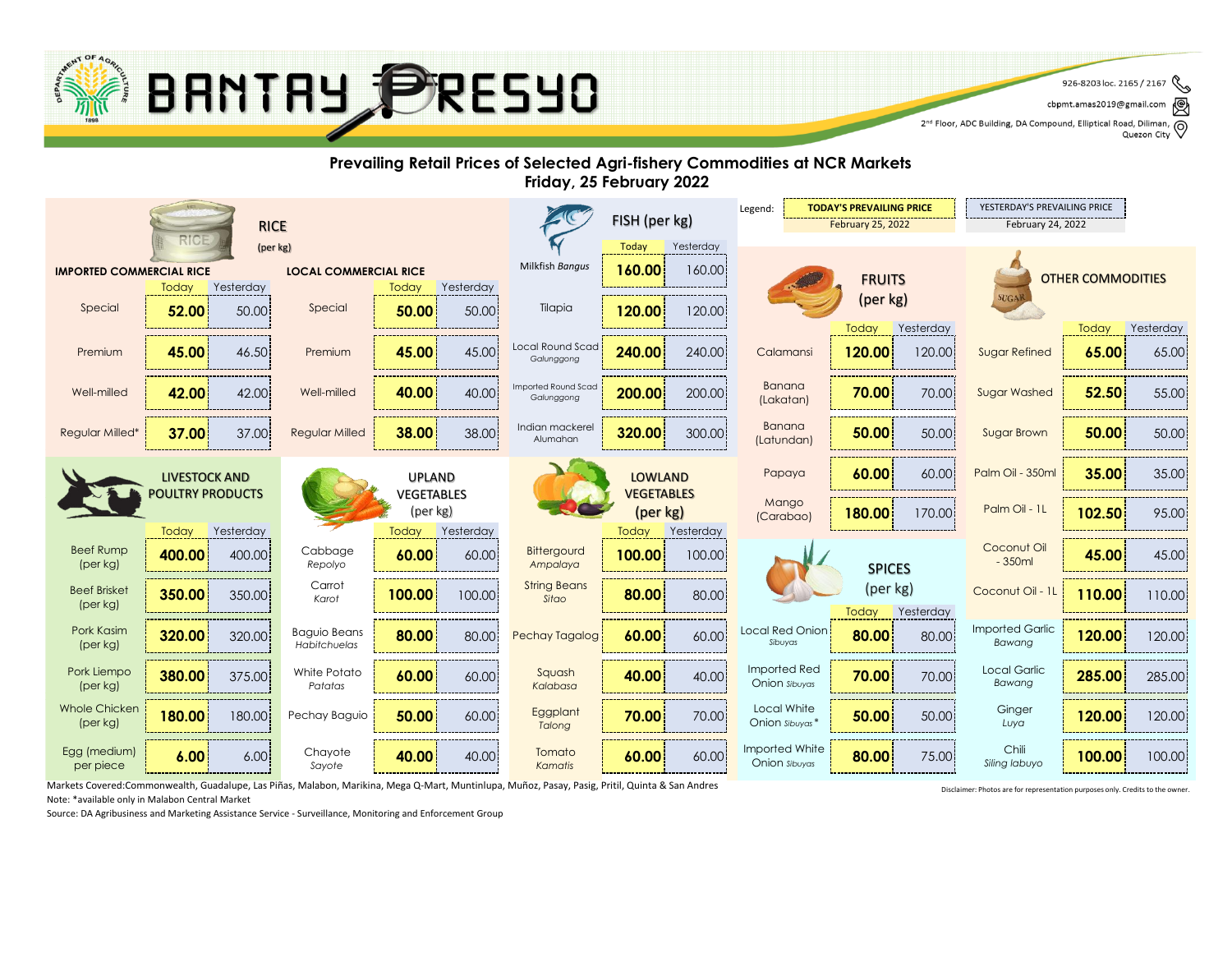

#### **Prevailing Retail Prices of Selected Agri-fishery Commodities per Market Friday, 25 February 2022**

|                                         |                                           |                |                                |                                | <b>COMMODITY (PHP/KG)</b> |                 |        |                                |  |  |  |
|-----------------------------------------|-------------------------------------------|----------------|--------------------------------|--------------------------------|---------------------------|-----------------|--------|--------------------------------|--|--|--|
| <b>MARKET</b>                           | <b>Well-milled</b><br><b>Rice (Local)</b> | <b>Tilapia</b> | Galunggong                     | <b>Whole</b><br><b>Chicken</b> | *Egg<br>(Medium)          | <b>Ampalaya</b> | Tomato | Cabbage                        |  |  |  |
| <b>New Las Piñas City Public Market</b> | 40.00                                     | 140.00         | 240.00                         | 185.00                         | 6.00                      | 120.00          | 60.00  | 60.00                          |  |  |  |
| <b>Guadalupe Public Market/Makati</b>   | 44.00                                     | 140.00         | 250.00                         | 180.00                         | 6.00                      | 120.00          | 60.00  | <b>NOT</b><br>AVAILABLE        |  |  |  |
| San Andres Market/Manila                | 40.00                                     | 120.00         | 240.00                         | 170.00                         | 6.00                      | 120.00          | 60.00  | 60.00                          |  |  |  |
| <b>Quinta Market/Manila</b>             | 41.00                                     | 130.00         | <b>NOT</b><br><b>AVAILABLE</b> | 165.00                         | 6.00                      | 100.00          | 50.00  | 60.00                          |  |  |  |
| <b>Pritil Market/Manila</b>             | 40.00                                     | 120.00         | 200.00                         | 180.00                         | 5.50                      | 105.00          | 60.00  | 50.00                          |  |  |  |
| <b>Marikina Public Market</b>           | 42.00                                     | 120.00         | 240.00                         | 180.00                         | 6.50                      | 120.00          | 60.00  | 60.00                          |  |  |  |
| <b>Pasay City Market</b>                | 40.00                                     | 110.00         | 180.00                         | 150.00                         | 6.00                      | 100.00          | 60.00  | <b>NOT</b><br><b>AVAILABLE</b> |  |  |  |
| <b>Pasig City Mega Market</b>           | 40.00                                     | 95.00          | 200.00                         | 160.00                         | 6.50                      | 95.00           | 55.00  | 70.00                          |  |  |  |
| <b>Commonwealth Market/Quezon City</b>  | 38.00                                     | 120.00         | <b>NOT</b><br><b>AVAILABLE</b> | 150.00                         | 5.60                      | 110.00          | 60.00  | 60.00                          |  |  |  |
| Muñoz Market/Quezon City                | 37.00                                     | 120.00         | 260.00                         | 180.00                         | 6.00                      | 120.00          | 55.00  | 55.00                          |  |  |  |
| Mega Q-mart/Quezon City                 | 44.00                                     | 120.00         | <b>NOT</b><br><b>AVAILABLE</b> | 170.00                         | 5.95                      | 90.00           | 60.00  | 60.00                          |  |  |  |
| <b>Malabon Central Market</b>           | 41.00                                     | 120.00         | 220.00                         | 156.00                         | 5.00                      | 100.00          | 50.00  | 45.00                          |  |  |  |

Source: DA Agribusiness and Marketing Assistance Service - Surveillance, Monitoring and Enforcement Group Note: NOT AVAILABLE - No stocks available/sold in the market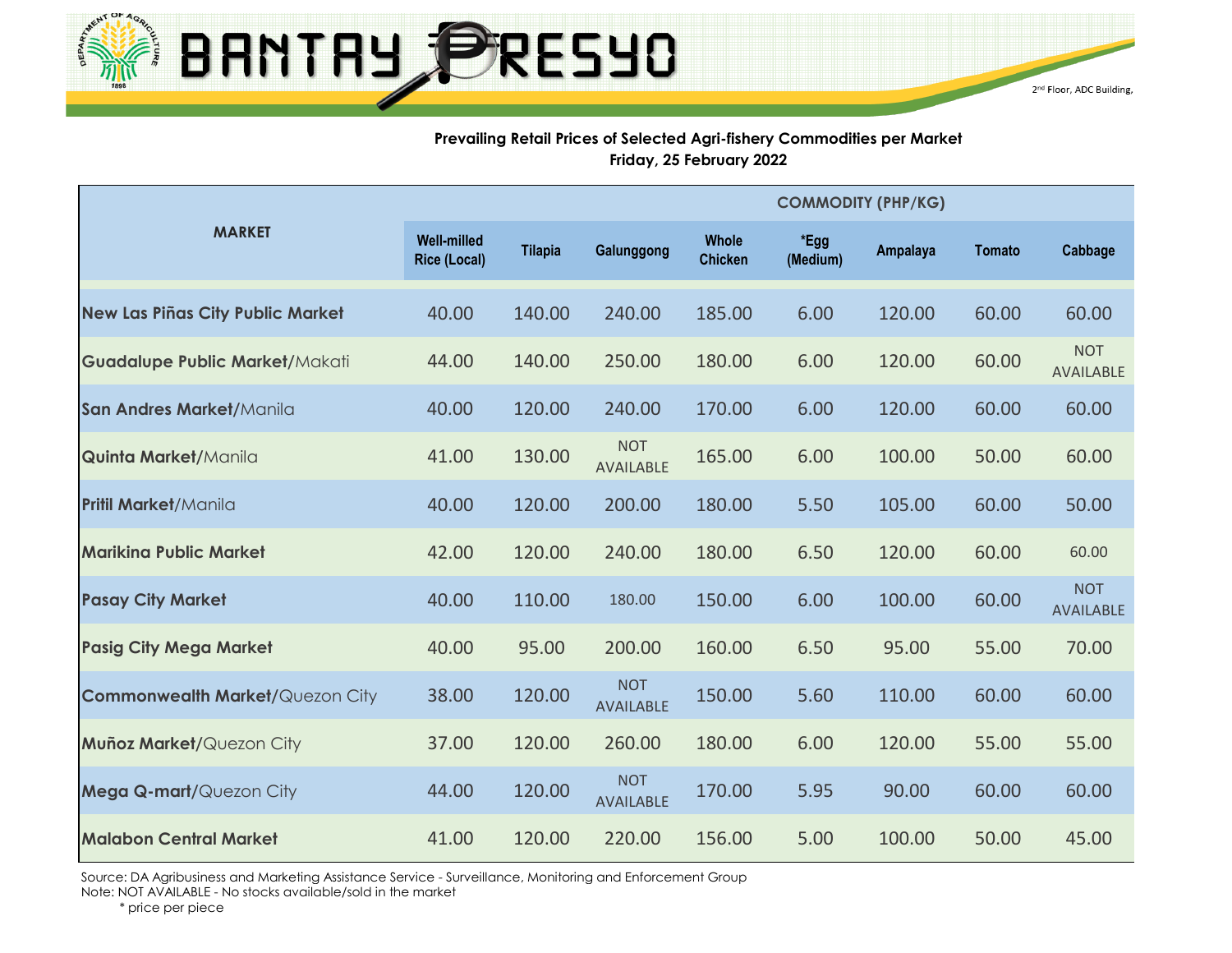

| Pechay<br><b>Baguio</b> | <b>Red Onion</b><br>(Local)    |
|-------------------------|--------------------------------|
| 60.00                   | 80.00                          |
| 60.00                   | 90.00                          |
| 70.00                   | 90.00                          |
| 65.00                   | <b>NOT</b><br><b>AVAILABLE</b> |
| 45.00                   | 70.00                          |
| 70.00                   | 100.00                         |
| 50.00                   | 75.00                          |
| 50.00                   | 80.00                          |
| 60.00                   | 80.00                          |
| 60.00                   | 70.00                          |
| 50.00                   | 80.00                          |
| 50.00                   | 60.00                          |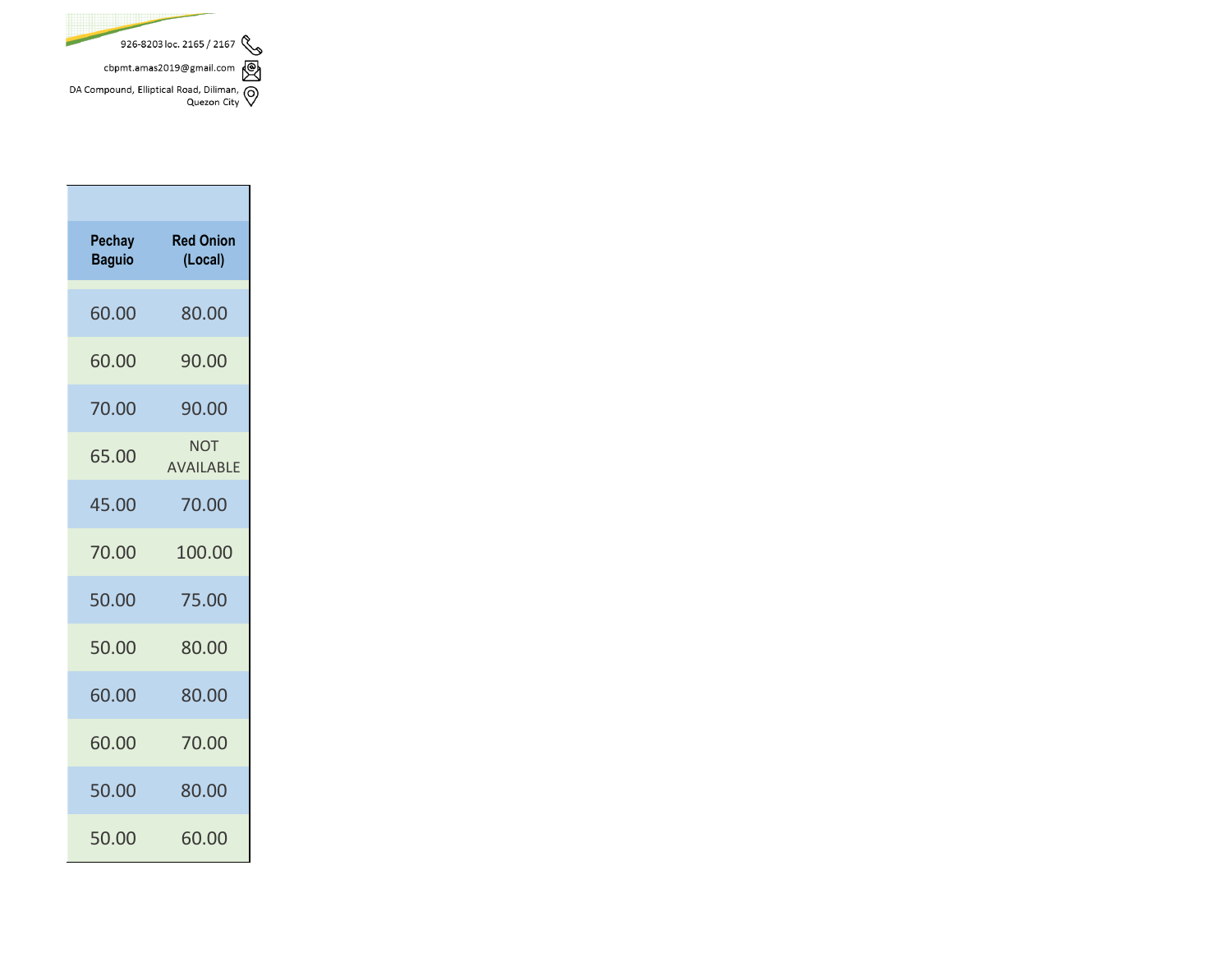### Prevailing Retail Prices of Fresh and Frozen Pork Products in NCR Markets February 25, 2022 (Friday)

926-8203 loc. 2165 / 2167

q

cbpmt.amas2019@gr

2<sup>nd</sup> Floor, ADC Building, DA Compound, Elliptical Ro

BRNTRY PRESYO

## FRESH & FROZEN PORK KASIM/PIGUE

|               |                                            | <b>PRICE PER KILOGRAM (P/kg)</b> |                 |                    |                 |                    |
|---------------|--------------------------------------------|----------------------------------|-----------------|--------------------|-----------------|--------------------|
| <b>MARKET</b> |                                            |                                  |                 | <b>Fresh</b>       | <b>Frozen</b>   |                    |
|               |                                            |                                  | <b>Today</b>    | <b>This Monday</b> | <b>Today</b>    | <b>This Monday</b> |
|               |                                            |                                  | (Feb. 25, 2022) | (Feb. 21, 2022)    | (Feb. 25, 2022) | (Feb. 21, 2022)    |
| 1             | New Las Piñas City Public Market           |                                  | 335.00          | 335.00             | N/A             | N/A                |
| $\mathbf{2}$  | <b>Guadalupe Public Market</b>             |                                  | 340.00          | 340.00             | 230.00          | 230.00             |
| 3             | <b>Mandaluyong Public Market</b>           |                                  | 360.00          | 350.00             | N/A             | N/A                |
| 4             | <b>San Andres Market</b>                   |                                  | 350.00          | 350.00             | N/A             | N/A                |
| 5             | <b>Dagonoy Market</b>                      |                                  | 340.00          | 345.00             | 240.00          | 240.00             |
| 6             | <b>Paco Market</b>                         |                                  | 320.00          | 320.00             | 220.00          | 225.00             |
| 7             | <b>Sta. Ana Market</b>                     |                                  | 380.00          | 380.00             | N/A             | N/A                |
| 8             | Quinta Market                              |                                  | 340.00          | 340.00             | N/A             | N/A                |
| 9             | <b>Blumentritt Market</b>                  |                                  | 270.00          | 280.00             | 230.00          | 230.00             |
| 10            | <b>Trabajo Market</b>                      |                                  | 370.00          | 375.00             | N/A             | N/A                |
| 11            | <b>Pritil Market</b>                       |                                  | 350.00          | 350.00             | N/A             | N/A                |
| $12 \,$       | <b>Mariking Public Market</b>              |                                  | 330.00          | 340.00             | 215.00          | 215.00             |
| 13            | <b>Concepcion Dos Wet and Dry Market</b>   |                                  | 340.00          | 350.00             | N/A             | N/A                |
| 14            | <b>Marikina Zone Market</b>                |                                  | 300.00          | 300.00             | 215.00          | 215.00             |
| 15            | <b>New Parang Market</b>                   |                                  | 350.00          | 350.00             | N/A             | N/A                |
| 16            | Pamilihang Lungsod ng Muntinlupa           |                                  | 320.00          | $(-)$              | 220.00          | $(-)$              |
| 17            | <b>Taguig People's Market</b>              |                                  | 320.00          | 320.00             | 230.00          | 230.00             |
| 18            | <b>Aling Clara's Wet &amp; Dry Market</b>  |                                  | 340.00          | 340.00             | N/A             | N/A                |
| 19            | <b>Bicutan Market</b>                      |                                  | 330.00          | 320.00             | 210.00          | 210.00             |
| 20            | La Huerta New Parañaque Market             |                                  | 332.50          | 332.50             | N/A             | N/A                |
| 21            | <b>Pasay City Market</b>                   |                                  | 310.00          | 310.00             | 240.00          | 240.00             |
| 22            | <b>Cartimar Market</b>                     |                                  | 330.00          | 330.00             | N/A             | N/A                |
| 23            | <b>Wowee Market</b>                        |                                  | 300.00          | 300.00             | N/A             | N/A                |
| 24            | <b>Pasig City Mega Market</b>              |                                  | 335.00          | 335.00             | 210.00          | 215.00             |
| 25            | <b>New Arayat Market</b>                   |                                  | 330.00          | 330.00             | 225.00          | 225.00             |
| 26            | <b>Commonwealth Market</b>                 |                                  | 310.00          | 310.00             | 220.00          | 220.00             |
| 27            | <b>Litex Wet and Dry Market</b>            |                                  | 330.00          | 330.00             | N/A             | N/A                |
| 28            | <b>Muñoz Market</b>                        |                                  | 320.00          | 320.00             | N/A             | N/A                |
| 29            | <b>Tandang Sora Market</b>                 |                                  | 340.00          | 340.00             | N/A             | N/A                |
| 30            | <b>Visayas Avenue Wet &amp; Dry Market</b> |                                  | 340.00          | 340.00             | N/A             | N/A                |
| 31            | Mega Q-mart                                |                                  | 320.00          | 330.00             | 230.00          | 230.00             |
| 32            | <b>Farmer's Market</b>                     |                                  | 350.00          | 350.00             | N/A             | N/A                |
| 33            | <b>Murphy Public Market</b>                |                                  | 340.00          | 340.00             | 220.00          | 220.00             |
| 34            | <b>Agora Public Market</b>                 |                                  | 340.00          | 340.00             | 230.00          | N/A                |
| 35            | <b>Malabon Central Market</b>              |                                  | 330.00          | 330.00             | 220.00          | 220.00             |
| 36            | Da Best Sangandaan Market                  |                                  | 360.00          | 360.00             | N/A             | N/A                |

Source: DA Agribusiness and Marketing Assistance Service - Surveillance, Monitoring and Enforcement Group

Note(s): Total number of markets monitored: February 25, 2022 (Today) - 36 markets | February 21, 2022 (This Monday) - 35 markets N/A - Not available in the market

(-) Closed due to disinfection

 \*Percentage excludes stalls reported from markets with no pork and chicken availability situation monitoring conducted today and this Monday.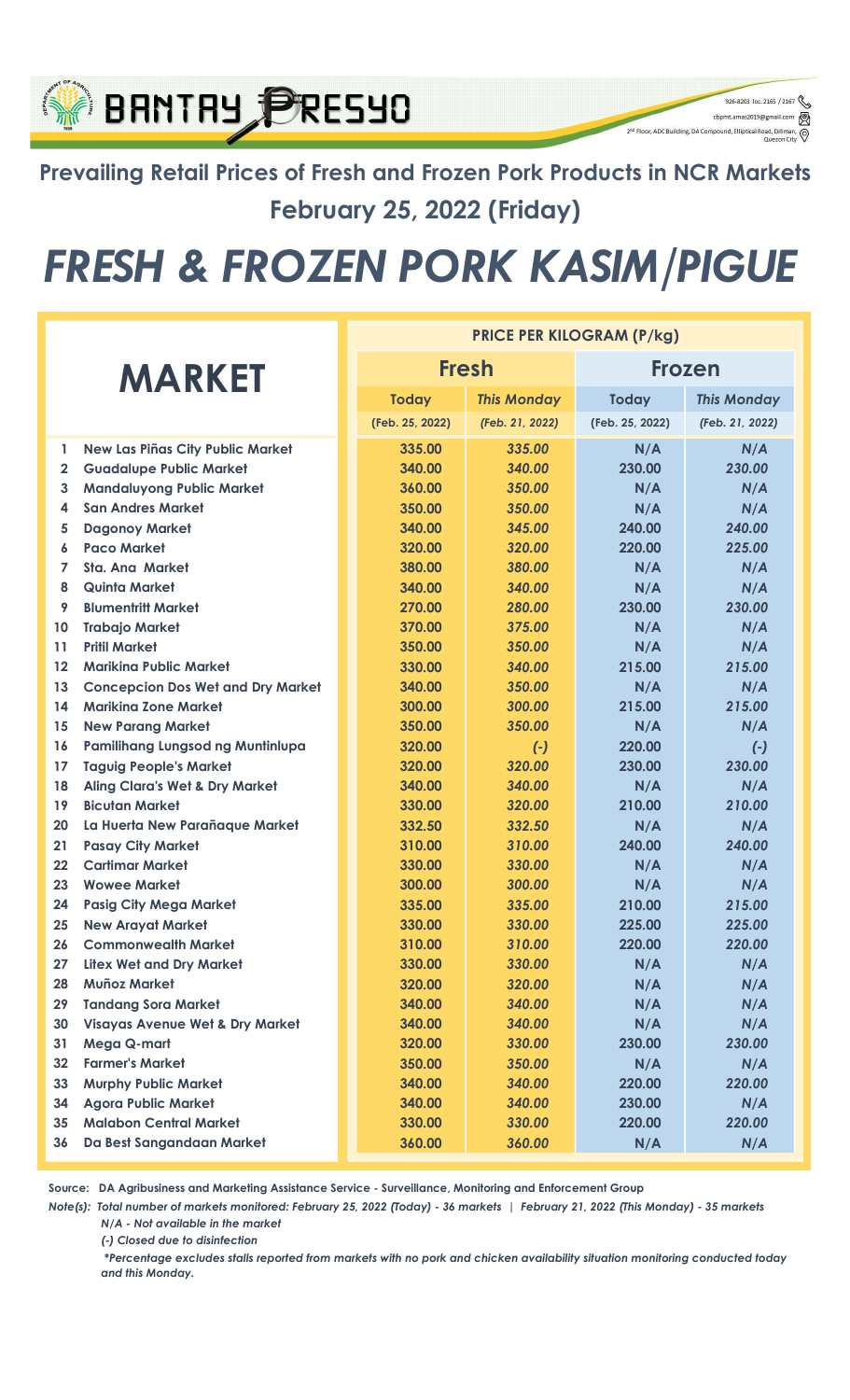### Prevailing Retail Prices of Fresh and Frozen Pork Products in NCR Markets February 25, 2022 (Friday)

926-8203 loc. 2165 / 2167  $\begin{picture}(16,10) \put(0,0){\line(1,0){100}} \put(15,0){\line(1,0){100}} \put(15,0){\line(1,0){100}} \put(15,0){\line(1,0){100}} \put(15,0){\line(1,0){100}} \put(15,0){\line(1,0){100}} \put(15,0){\line(1,0){100}} \put(15,0){\line(1,0){100}} \put(15,0){\line(1,0){100}} \put(15,0){\line(1,0){100}} \put(15,0){\line(1,0){100}} \$ 

 $\circledcirc$ 

-<br>2<sup>nd</sup> Floor, ADC Building, DA Compound, Elliptical Ro

**BRNTRY PRESYO** 

# FRESH & FROZEN PORK LIEMPO

|                   |                                            | <b>PRICE PER KILOGRAM (P/kg)</b> |                 |                    |                 |                    |  |
|-------------------|--------------------------------------------|----------------------------------|-----------------|--------------------|-----------------|--------------------|--|
| <b>MARKET</b>     |                                            |                                  |                 | <b>Fresh</b>       | <b>Frozen</b>   |                    |  |
|                   |                                            |                                  | <b>Today</b>    | <b>This Monday</b> | <b>Today</b>    | <b>This Monday</b> |  |
|                   |                                            |                                  | (Feb. 25, 2022) | (Feb. 21, 2022)    | (Feb. 25, 2022) | (Feb. 21, 2022)    |  |
| 1.                | <b>New Las Piñas City Public Market</b>    |                                  | 365.00          | 365.00             | N/A             | N/A                |  |
| $\mathbf{2}$      | <b>Guadalupe Public Market</b>             |                                  | 370.00          | 370.00             | N/A             | N/A                |  |
| 3                 | <b>Mandaluyong Public Market</b>           |                                  | 380.00          | 380.00             | N/A             | N/A                |  |
| 4                 | <b>San Andres Market</b>                   |                                  | 380.00          | 380.00             | N/A             | N/A                |  |
| 5                 | <b>Dagonoy Market</b>                      |                                  | 370.00          | 370.00             | 280.00          | 280.00             |  |
| 6                 | <b>Paco Market</b>                         |                                  | 360.00          | 360.00             | 270.00          | 260.00             |  |
| $\overline{7}$    | Sta. Ana Market                            |                                  | 400.00          | 400.00             | N/A             | N/A                |  |
| 8                 | <b>Quinta Market</b>                       |                                  | 365.00          | 375.00             | N/A             | N/A                |  |
| 9                 | <b>Blumentritt Market</b>                  |                                  | 330.00          | 330.00             | 245.00          | 250.00             |  |
| 10                | <b>Trabajo Market</b>                      |                                  | 390.00          | 390.00             | N/A             | N/A                |  |
| 11                | <b>Pritil Market</b>                       |                                  | 380.00          | 380.00             | N/A             | N/A                |  |
| $12 \overline{ }$ | <b>Marikina Public Market</b>              |                                  | 360.00          | 360.00             | 265.00          | N/A                |  |
| 13                | <b>Concepcion Dos Wet and Dry Market</b>   |                                  | 380.00          | 390.00             | N/A             | N/A                |  |
| 14                | <b>Marikina Zone Market</b>                |                                  | 330.00          | 330.00             | 260.00          | 260.00             |  |
| 15                | <b>New Parang Market</b>                   |                                  | 370.00          | 370.00             | N/A             | N/A                |  |
| 16                | Pamilihang Lungsod ng Muntinlupa           |                                  | 350.00          | $(-)$              | 255.00          | $(-)$              |  |
| 17                | <b>Taguig People's Market</b>              |                                  | 330.00          | 330.00             | 260.00          | 260.00             |  |
| 18                | <b>Aling Clara's Wet &amp; Dry Market</b>  |                                  | 375.00          | 375.00             | N/A             | N/A                |  |
| 19                | <b>Bicutan Market</b>                      |                                  | 350.00          | 350.00             | 240.00          | 240.00             |  |
| 20                | La Huerta New Parañaque Market             |                                  | 370.00          | 370.00             | N/A             | N/A                |  |
| 21                | <b>Pasay City Market</b>                   |                                  | 360.00          | 370.00             | 280.00          | 280.00             |  |
| 22                | <b>Cartimar Market</b>                     |                                  | 380.00          | 380.00             | N/A             | N/A                |  |
| 23                | <b>Wowee Market</b>                        |                                  | 360.00          | 360.00             | N/A             | N/A                |  |
| 24                | <b>Pasig City Mega Market</b>              |                                  | 375.00          | 370.00             | 250.00          | 250.00             |  |
| 25                | <b>New Arayat Market</b>                   |                                  | 370.00          | 370.00             | 280.00          | 280.00             |  |
| 26                | <b>Commonwealth Market</b>                 |                                  | 335.00          | 330.00             | 280.00          | 280.00             |  |
| 27                | <b>Litex Wet and Dry Market</b>            |                                  | 360.00          | 360.00             | N/A             | N/A                |  |
| 28                | <b>Muñoz Market</b>                        |                                  | 370.00          | 370.00             | N/A             | N/A                |  |
| 29                | <b>Tandang Sora Market</b>                 |                                  | 380.00          | 380.00             | N/A             | N/A                |  |
| 30                | <b>Visayas Avenue Wet &amp; Dry Market</b> |                                  | 390.00          | 380.00             | N/A             | N/A                |  |
| 31                | Mega Q-mart                                |                                  | 390.00          | 390.00             | 280.00          | 280.00             |  |
| 32                | <b>Farmer's Market</b>                     |                                  | 380.00          | 380.00             | N/A             | N/A                |  |
| 33                | <b>Murphy Public Market</b>                |                                  | 360.00          | 360.00             | N/A             | N/A                |  |
| 34                | <b>Agora Public Market</b>                 |                                  | 370.00          | 370.00             | N/A             | N/A                |  |
| 35                | <b>Malabon Central Market</b>              |                                  | 400.00          | 400.00             | 270.00          | 270.00             |  |
| 36                | Da Best Sangandaan Market                  |                                  | 380.00          | 380.00             | N/A             | N/A                |  |

Source: DA Agribusiness and Marketing Assistance Service - Surveillance, Monitoring and Enforcement Group

Note(s): Total number of markets monitored: February 25, 2022 (Today) - 36 markets | February 21, 2022 (This Monday) - 35 markets N/A - Not available in the market

(-) Closed due to disinfection

 \*Percentage excludes stalls reported from markets with no pork and chicken availability situation monitoring conducted today and this Monday.